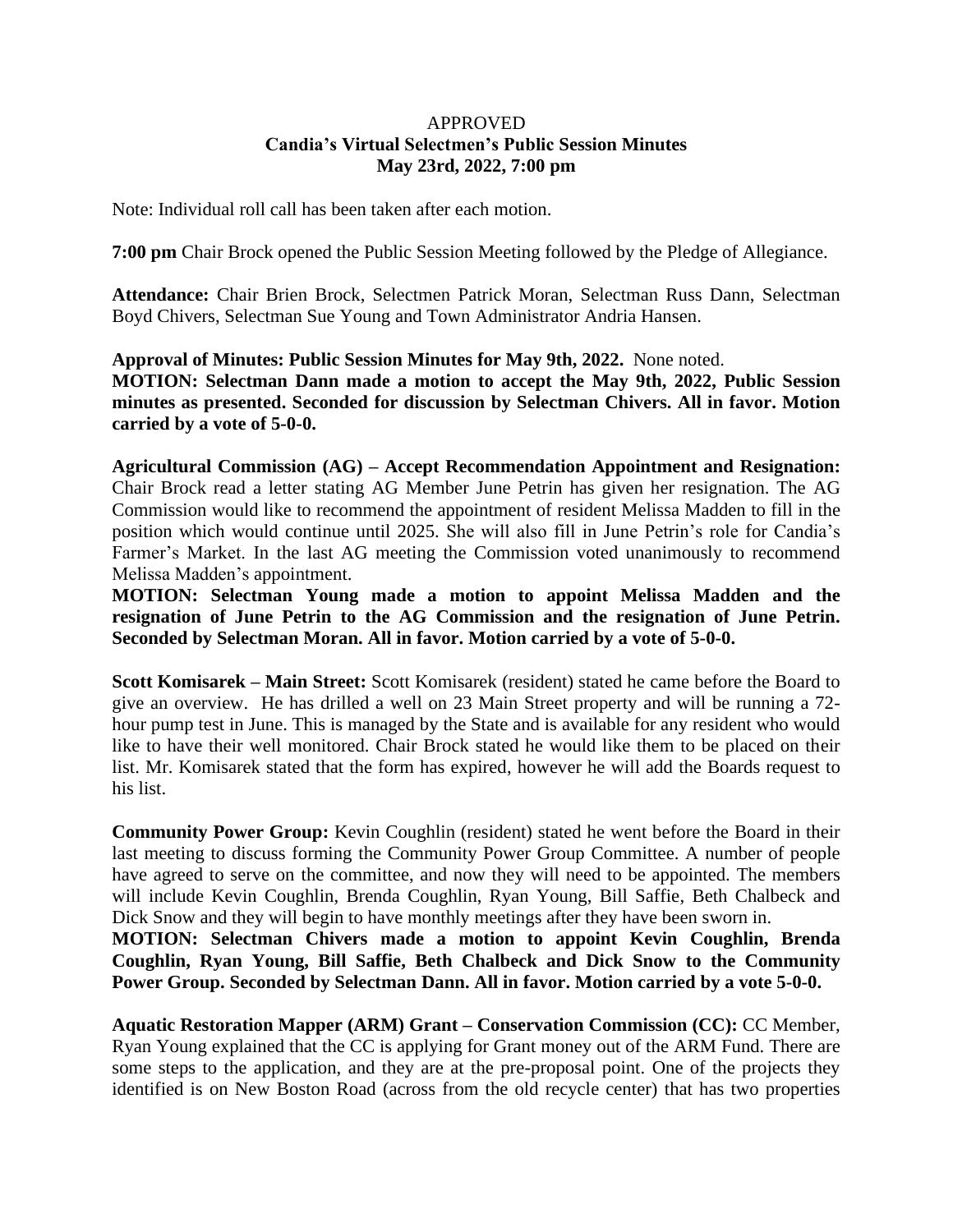under the supervision of the CC, and they are looking to put conservation easements on them. The two lots include Map 406 Lot 83 and Map 406 Lot 82 that are both Town owned properties. There are costs associated with getting the easements put into place, and instead of the money coming out of the CC or the Towns money, they are looking at having a portion or all of that covered by Grant money. It is one of two projects they are doing this round. They are putting in three proposals for two and are hoping to get at least one moved to the next step, in which is the actual proposal and is a little more in depth. As part of the checklist, the property owner needs to acknowledge that they do agree with the CC putting in the proposal for their property. They are Town owned properties therefore it will need to be acknowledged from the Selectmen, and that they are okay with the CC applying for an application on this project. Town Administrator Andria Hansen also typed a letter to include with the application.

**MOTION: Selectman Chivers made a motion to authorize the Conservation Commission to pursue the Aquatic Resource Management litigation grant for Map 406 Lot 83 and Map 406 Lot 82. Seconded by Selectman Moran. All in favor. Motion carried by a vote of 5-0-0.**

**Yearly Reviews:** Three Town Employee reviews will need signatures by the Selectmen as well as their approval in a public meeting.

Officer Michael Bevere has changed to Grade 6, Step 10, at \$26.76 hourly, effective February 2022.

**MOTION: Selectman Young made a motion to approve Officer Michael Bevere to Grade 6, Step 10, effective February 10, 2022. Seconded by Selectman Chivers. All in favor. Motion carried by a vote of 5-0-0.**

Animal Control Officer (ACO) Deb Martel has changed to Grade 3, Step 5, at \$17.43 hourly, effective April 28, 2022.

**MOTION: Selectman Chivers made a motion to approve ACO Deb Martel to Grade 3, Step 5, effective April 28, 2022. Seconded by Selectman Young. All in favor. Motion carried by a vote of 5-0-0.**

Deputy Town Clerk Ann Nerney has changed to Grade 4, Step 2, at \$18.88 hourly.

**MOTION: Selectman Chivers made a motion to approve Deputy Town Clerk Ann Nerney to Grade 4, Step 2. Seconded by Selectman Young. All in favor. Motion carried by a vote of 5-0-0.**

## **OLD BUSINESS**

**Review Policies:** Town Administrator Hansen mentioned the Town Employees needs a Dress Code Policy in place that is specific to departments and noted she will table this discussion for now, and will be bringing it to the Board in the near future for their approval.

## **OTHER BUSINESS**

**Bills to be paid:** The Board was presented with three bills to be paid for. One of them for Harrison Shrader Ent., LLC, that they are to be paid out of the Water Supply Capital Reserve Fund.

**MOTION: Selectman Chivers made a motion to approve the invoice for Harrison Shrader Ent., LLC in the amount of \$2,375 and debit the Water Supply Capital Reserve Fund. Seconded by Selectman Dann. All in favor. Motion carried by a vote of 5-0-0.**